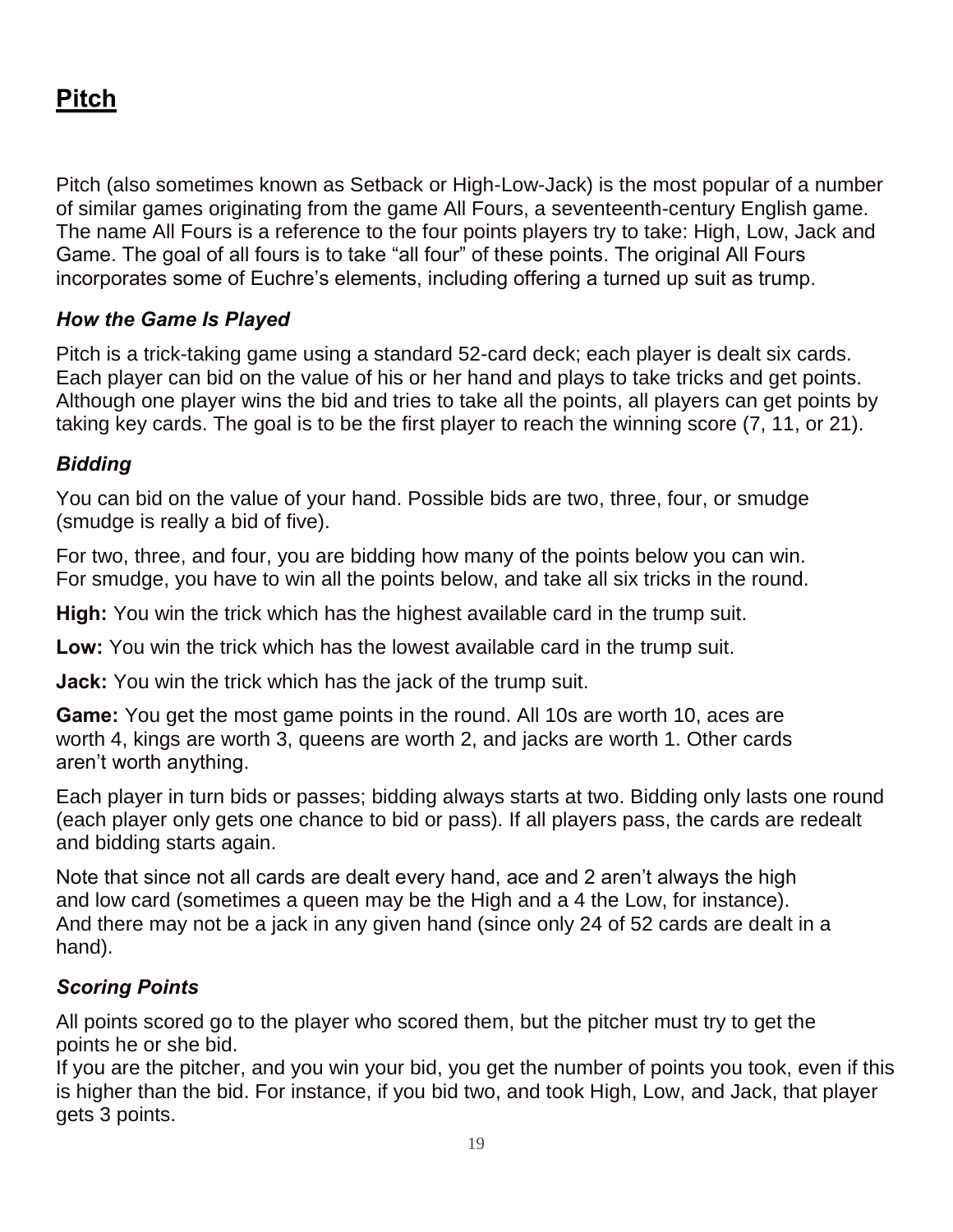But if you lose your bid, you are *set back* (lose) the number of points you bid, even if you made some of the bid. For instance, if you bid three, and get High and Low (but not Jack or Game), you lose 3 points, since you did not make all of your bid. If other players get the points you bid, they score those points. In this example, if another player got Jack and Game, he would get 2 points.

It is possible for two or more players to tie for Game (both receiving the same amount of total game points); in this case, no player gets that point. And again, if there is no jack dealt, no one gets the Jack point.

Note that you must bid smudge to get the fifth point for winning smudge. Merely getting all six tricks and High, Low, Jack, and Game will still only give you 4 points if you didn't bid Smudge. If you bid Smudge, you must get all 4 points and win all the tricks, or you lose 5 points.

Bids are always scored in the order High, Low, Jack, and Game. Scoring stops when one player reaches the winning score. (This breaks any ties in the game.) For example: in a game played to a winning score of 11, Linda has 9 points and Chris has 10 points. If Linda wins High and Low, and Chris wins Jack and Game, Linda wins the game, because she gets 2 points for High and Low, making 11, and Chris thus never gets his 2 points for Jack and Game. (This means in a close game, the person who's behind can win if he or she wins the right bids.)

## *Taking Tricks*

The player who won the bid (called the pitcher) plays a card to the board; the suit of this card is used as trump.

Each player must play trump if he or she has it (trump is shown in the upper right corner). The player with the highest trump card wins.

The player who won the first trick leads the next trick with any card. Each player, in turn, plays a card. If you have a card of the suit led, you must either follow suit or play a trump card. If you don't have a card of the suit led, you can play any card (trump, or any other suit).

**Important!** In Pitch, you can always choose to play trump, even if you can follow suit. If you don't have a card in the suit played, you can play any card, including trump.

The trick is won by the player who played the highest trump card, or, if there's no trump, the player who played the highest card of the suit that was led. The winner of each trick leads the next trick, and may lead any card.

#### *Strategies*

Bid based on the strong cards in your starting hand. If you have the Ace and a 2 or 3, a bid of two is a strong bet. If you have an ace and king, and other high cards, try bidding four. And an ace, king, and 2 is an excellent bid of three.